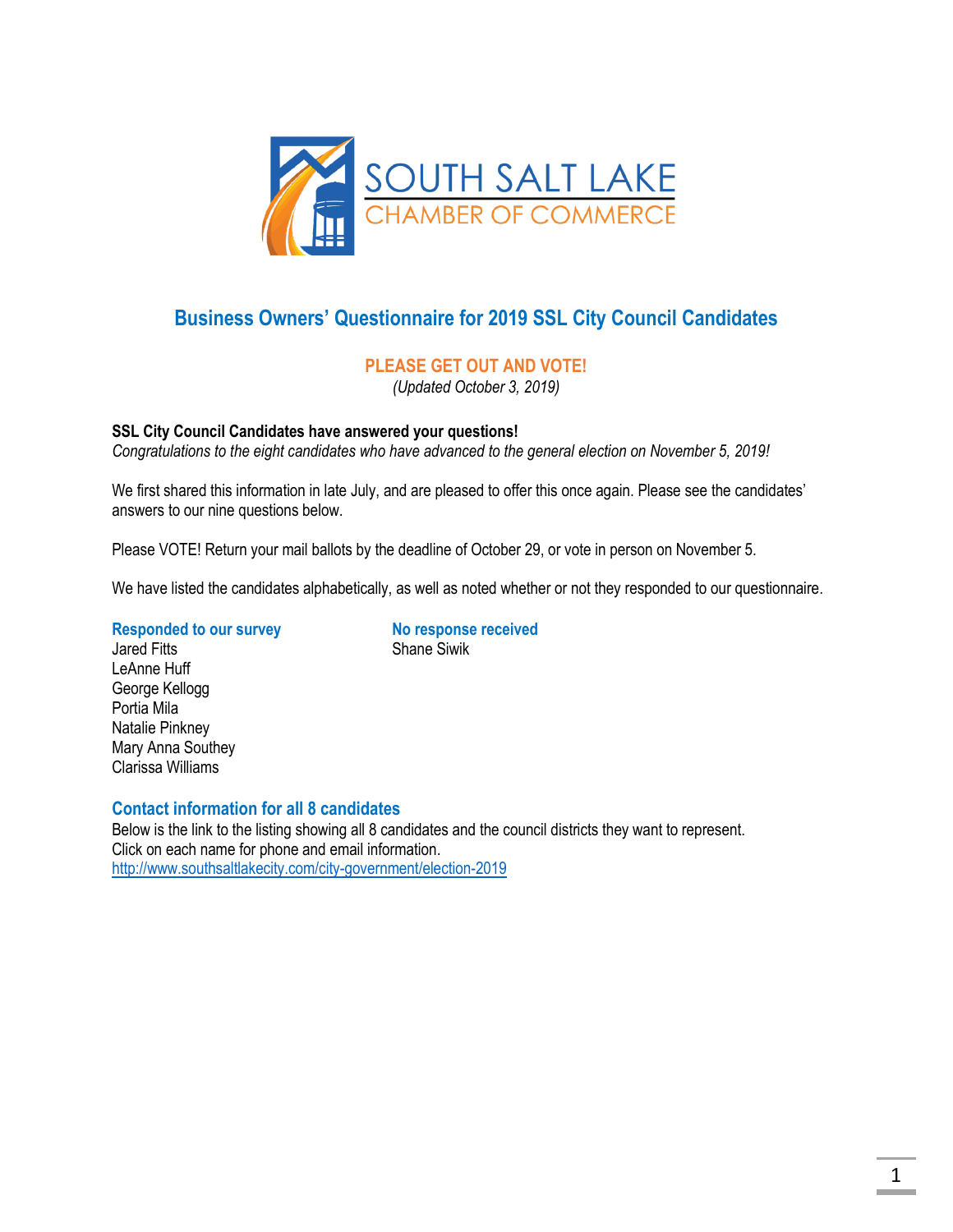# **Question #1 / Name & years in South Salt Lake**

| <b>Jared Fitts:</b>          | A resident of the city for 34 years. Raised in SSL, attended Granite HS,<br>graduated in 2000. He and his wife have six children. |
|------------------------------|-----------------------------------------------------------------------------------------------------------------------------------|
|                              |                                                                                                                                   |
| LeAnne Huff:                 | Resident of SSL since 2014.                                                                                                       |
| George Kellogg:              | Resident for nearly three years.                                                                                                  |
| Portia Mila:                 | Resident for 19 years.                                                                                                            |
| <b>Natalie Pinkney:</b>      | Resident of SSL for one year; four years in the valley.                                                                           |
| <b>Mary Anna Southey:</b>    | Resident of SSL for three years.                                                                                                  |
| <b>Clarissa J. Williams:</b> | Resident of South Salt Lake for 10 years                                                                                          |

## **Question #2 / Current employment information**

| Jared:     | COO of U.S. Novelty and a leadership role since 2003.                                                                                                                                                                 |
|------------|-----------------------------------------------------------------------------------------------------------------------------------------------------------------------------------------------------------------------|
| LeAnne:    | Masters in Education and a license in clinical mental health counseling. Work for the state of Utah<br>as a program administrator of state-wide mental health crises services.                                        |
| George:    | Emergency Preparedness Coordinator for the U of U Main Hospital.                                                                                                                                                      |
| Portia:    | 5.5 years with CUNA Mutual Group, insurance company for credit unions.                                                                                                                                                |
| Natalie:   | Associate Director of Student Success for Education at Work, a nonprofit that gives college<br>students part-time jobs and tuition assistance.                                                                        |
| Mary Anna: | Semi-retired and largely self-employed. Managed my father's art business and now the sole dealer<br>of his remaining work. Substitute teacher at Rowland Hall St.Mark's. I keep busy with my<br>volunteers jobs, too. |
| Clarissa:  | I am currently employed with FLSmidth, a company located in Midvale, where I am a lab technician<br>in the Analytical Laboratory.                                                                                     |

## **Question #3 / Skills, training & experience that qualify you for the council**

**Jared:** I have been a resident of South Salt Lake for almost my entire life. I attended schools in the community, from Woodrow Wilson to Granite High. My first job was a janitor at the old Woodrow Wilson elementary school. I work for a business that has been doing business in South Salt Lake since 1922. I bought a home here in 2005 and worked with the building department on several renovations. I have chosen to raise my 6 children here.

> As a business leader I understand the importance of relationships and communication. I have had the opportunity to hire and train many employees. I have also developed leadership skills throughout my career and serving in my local church. I have been around city government since a child. My family has served the city in many roles since the incorporation of the city. I know how difficult it can be to get things done and understand what it takes to make changes on a city government level.

#### **Brent:** I have over 30 years' experience in business and community leadership positions including: Volunteer

- 4 years in PTA leadership
- 4 years as a member of the Weber State University MBA Alumni Board with 3 years as community service chair
- 1 year as the leader of an organization in downtown Salt Lake City providing weekly activities for a special needs group
- 3 years on the board and running a youth soccer organization
- 10 years as a local leader in the Boy Scouts of America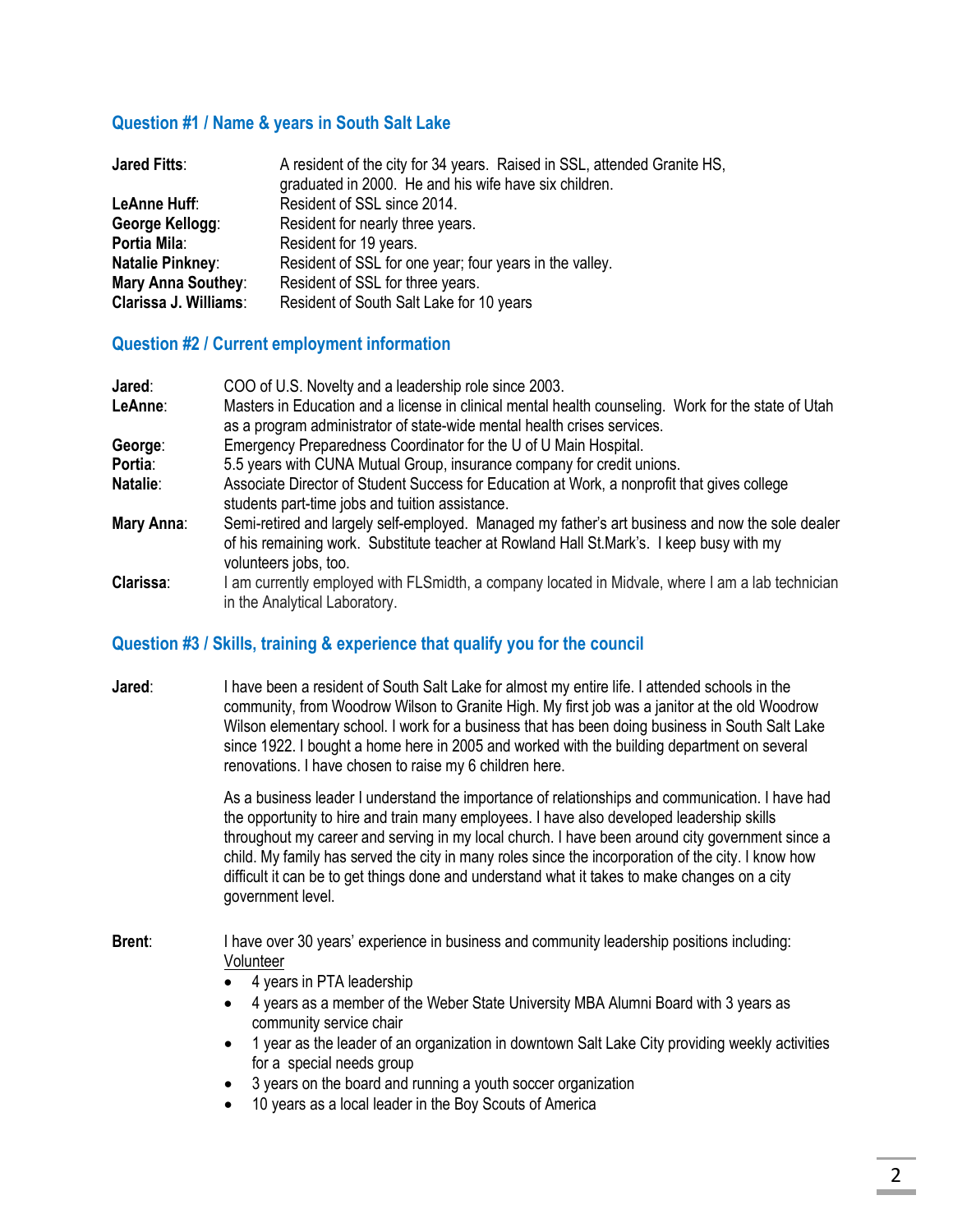#### Professional

- Over 20 years as a project and program manager in business
- I help companies develop solutions to solve business problems
- **LeAnne**: Some important skills to being an effective council member include being able to listen to people respectively, have an open mind, willingness to devote time, and to make determinations on what is best for the community as a whole. My education, training, and experience have helped to foster all those skills. Since 2004 I have worked in crisis response, answered crisis calls, and responded to mental health crisis in the community. In order for me to be effective I need to be a good listener, to listen to their issues from their point of view, and maintain support in intense situations. I also need to communicate well with other partnering agencies involved in crisis response including law enforcement and fire. In my current position as a program administrator I work with different community partners throughout the state to implement best practice in crisis response. It is important for me to work collaboratively and make decisions that are in the interest of the state as a whole, also recognizing that the needs of varying communities are not the same. While serving on the mental health coalition and the planning commission of SSL, I have learned about the uniqueness of SSL, its strengths and its challenges. I also understand the importance of listening to constituents, businesses, and those that work in the city.
- **George**: I have seen the City of South Salt Lake during long nights of security patrols, as an armed patrolman for a private security company. I have also served as a 911-dedicated EMT in the City of Phoenix AZ and I have renewed my EMT, as a hospital employee. I have worked in the emergency room in Salt Lake and I have seen firsthand the effects that the streets have on our youth and more senior city residents. I hold a Master's degree in Security Management (Bellevue University) and I took Ethnic Studies, Public Health and Psychology courses at the University of Utah-Denver and the Community College of Aurora. I understand many issues faced by people and their children in our community.

I currently hold the position of the Shades of Blue Utah Chapter President. This is new to Utah and the organization is focused on teaching our young people that there are opportunities out there for them in science, technology, engineering and mathematics. We teach them principles of goal setting and leadership that will serve them well in ANY career field they choose. I see the importance of young people and families succeeding, having raised three children. Families can succeed only as far as opportunities are made in their community and families know how to reach for them.

- **Portia:** Worked in a local SSL credit union for 12 years (many SSL City employees and residents were members) + 5 years at another credit union in the valley. Served on the SSL Chamber of Commerce Board for many years (2004-2005 & 2008-2013) also chair of the Women in Business Committee and a Chamber Ambassador. Served on the planning commission prior to being elected to City Council. But I believe that my four years of service on the council gives me an advantage over other candidates. There is a learning curve to serving on the council, I am ready to hit the ground running.
- **Natalie:** Bachelor's Degree in Psychology from Marquette University and Master's Degree in Educational Leadership and Policy from the University of Utah. As a talent acquisition expert and training in policy, I understand how talent drives a city's economy as well as understand how policy is researched, introduced, and implemented. In addition to my full-time work, I am an adviser for March for Our Lives SLC, on the Board of Directors for Shimmer Sparkle Shine Project, on the Engagement Team for the University of Utah Prison Education Project, and council member of the Salt Lake County Behavioral Health Services Advisory Committee.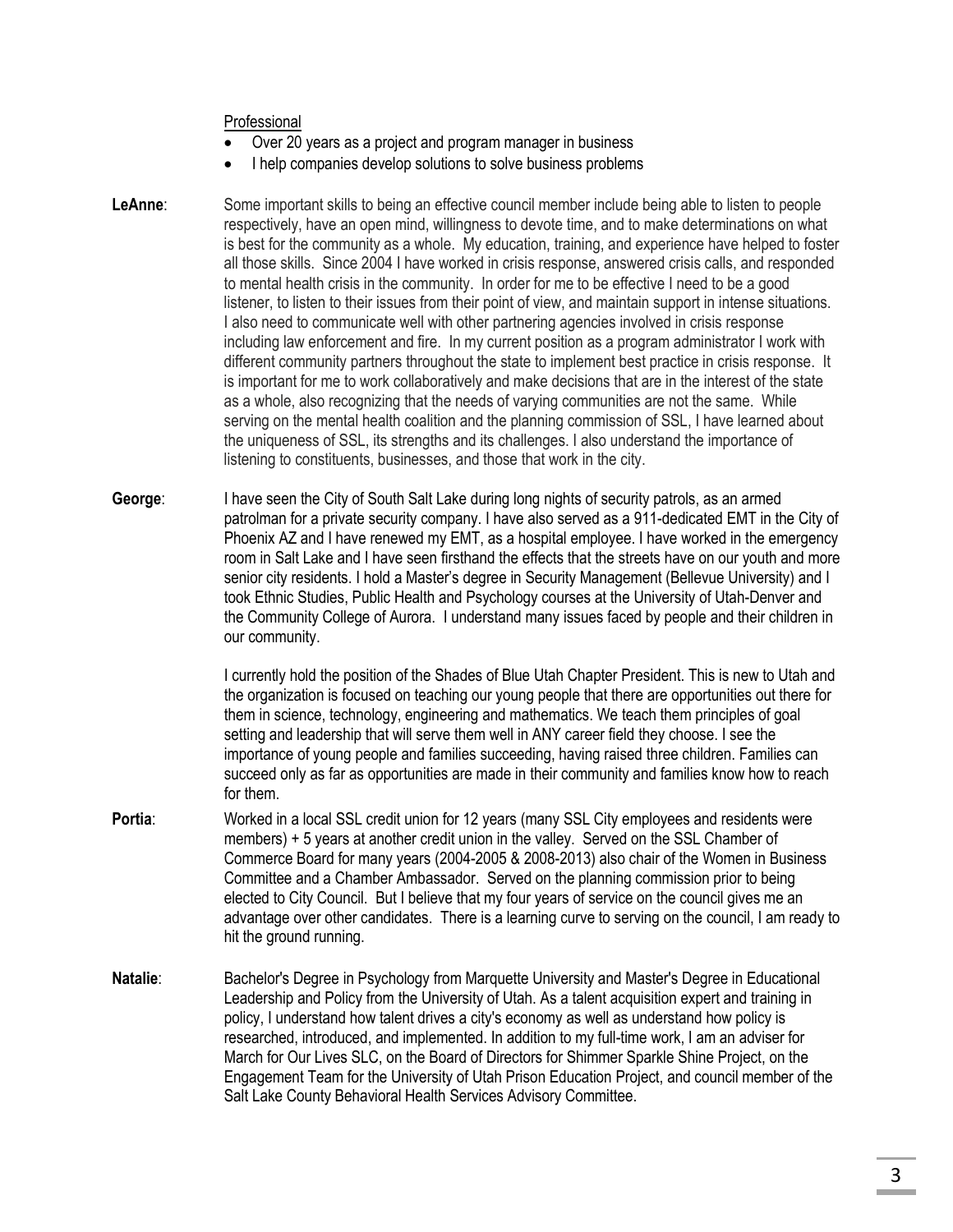- **Mary Anna:** I am currently on the South Salt Lake Planning Commission which has been a great learning experience. I have been attending City Council meetings as well and have learned a lot about the issues that face us and about the dynamics of our city government.
- **Clarissa**: I have an Associates in Pre-Engineering in Chemical Engineering. I have 7 years of experience in working in an analytical laboratory. I served 2 years on our HOA, as board president. Working alongside our management company to ensure that our community was safe.

# **Question #4 / Primary motivation for serving on the council**

- **Jared**: I love living in South Salt Lake. It has a great community feel and is a wonderful place to raise a family. I know we are transitioning to a new era in our community, we have seen increased building of high density apartments as well and new commercial centers on State Street. We need strong leaders to help navigate the changes that are taking place in our city, someone who has lived here and understands the history of South Sat Lake.
- **LeAnne**: In addition to being a resident of South Salt Lake, I have had the privilege of serving on the planning commission for over a year. Prior to joining the planning commission I participated in the mental health coalition that was created by the Mayor to address the mental health needs of SSL residents. While participating in the mental health coalition I learned about Promise South Salt Lake and how this program is helping so many individuals learn the skills they need to be successful in school and life. In these positions I have worked with city staff and have first-hand knowledge to their dedication to making our city a safe and great place to live. I want to be part of the team to keep South Salt Lake on the Move.
- **George**: My motivation is to see that our community, our residents, get fair representation in our local government. I want our people to see that they have a voice in our community's affairs. **Portia:** I've lived, worked and served in this community for 19 years. I understand the unique issues facing SSL and want to continue to be part of creating solutions to make our city a better place.
- **Natalie**: To be a servant leader in its truest form. I believe that elected officials represent and serve all the voices in their community. I believe that cities do their part in providing a fundamental need for all residents. When we have thoughtful leaders, an engagement community, and services that aim to be resources for those fundamental needs, we can all thrive.
- **Mary Anna**: I am excited to be in a smaller city where it really feels like one person can make a difference. And my recent brush with breast cancer inspired me to do more with my life. I am lucky to have the time and energy to try to make that difference and to make our little corner of the world better.
- **Clarissa**: I want to make our city safer, successful and make it one of the best places to live in Salt Lake Valley. South Salt Lake is unique that we are not quite big, but we are fastest growing city.

#### **Question #5 / Share top 3 priorities for serving and plans to accomplish them**

**Jared**: My top priority is to help solve the budget problems the city is facing. As a business owner, I understand you can only cut so much from a budget. We need to find ways to raise revenue for the city and have a clear sustainable vision for the city. My next priority would be to take care of our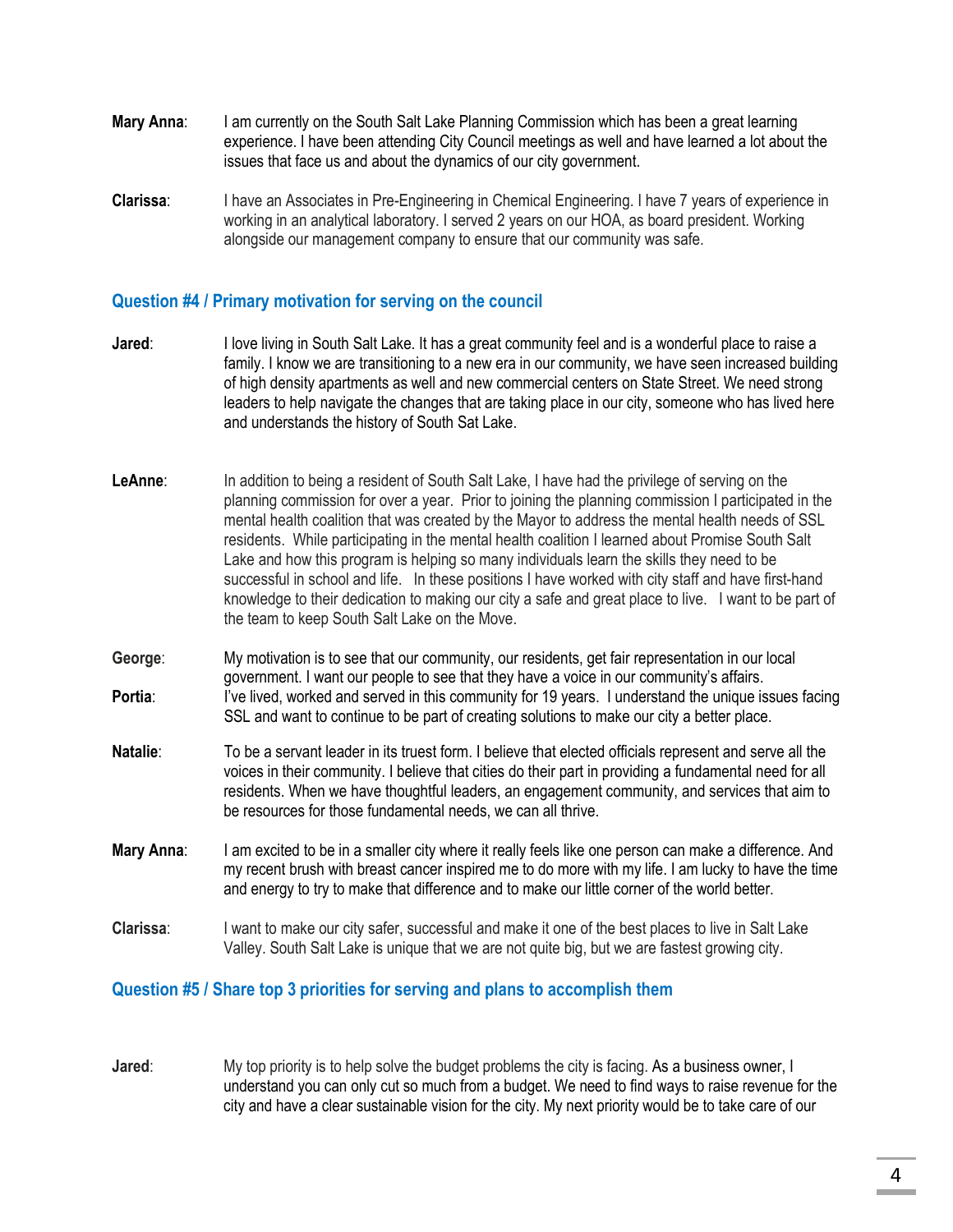first responders and city employees. They all work so hard to provide excellent services for all the residents. We need to find ways to increase revenue to increase pay for employees as well as upgrade facilities in the city. My next priority would be increasing the level of the services the city provides. We need better lighting on our streets, better parking enforcement, and we need more resources in the winter for snow removal.

- **LeAnne**: My top priorities are our public safety, promoting strong communities and smart growth. I will support our first responders by working with our city to come up with a long-term sustainable solution to bring up their pay and to keep local control of our public safety. The economy is strong along the Wasatch front and is bringing opportunities to South Salt Lake. I will work with residents to advocate for smart growth that supports the needs of businesses, and workers, and improves the quality of life for the residents. The strength of our communities influences many aspects of our lives, including better health and wellbeing. I am committed to our community and will be proactive to create ways to include and listen to the residents because we are stronger when we work together.
- **George**: 1. No unnecessary taxes and thorough research on all taxes deemed necessary before they are actually made policy; transparency is essential in our city government when we are considering taxes and funding for major projects and city employees. This includes our First Responders. 2. Increase opportunity for our young people and for them to understand that this a place where they may learn to thrive.

3. Safety and Security in our neighborhoods by combining community, police, and city governance efforts. There are projects such as street lights and general road maintenance that have been neglected or managed poorly. I will do all I can to ensure safety and security for our community.

**Portia:** 1. Find a sustainable funding source to competitively pay our first responders what they deserve. 2. Continue to work with Salt Lake County to ensure that our new library will be an amenity for all our residents

#### 3. Prioritize improved street lighting to help reduce crime in our neighborhoods.

**Natalie**: A)Participatory Budget (creating budget committees and delegates who work with the council and experts to have a process each year where the city votes on what should be done with discretionary funds of the budget).

> B) Community/Neighborhood Councils (establishing a neighborhood council similar to the other 15 cities in the valley that allows for more community engagement and sense of belonging)

> C) Increasing Creative Revenue Streams (looking at ways our daytime and uniqueness can serve our community by implementing creative streams that have been done successfully in other cities in the country)

**Mary Anna**: *Smart Growth*. I see how our city is changing so rapidly and want to make sure we do it right. We need to concentrate density along transit lines so that traffic and parking problems don't develop and we need to make sure that infrastructure is there to support the growth. *Clean, walkable, and well-lit streets*. I walk my dog every day and now I'm walking our neighborhoods canvassing. I see a lot of room for improvement with respect to walkability. Walkable neighborhoods are healthier and friendlier and higher walkability scores mean higher property values. I would like to see more crosswalks and better street lighting. I know that the city has plans for these things but actually getting them funded is the problem. I would like to make it a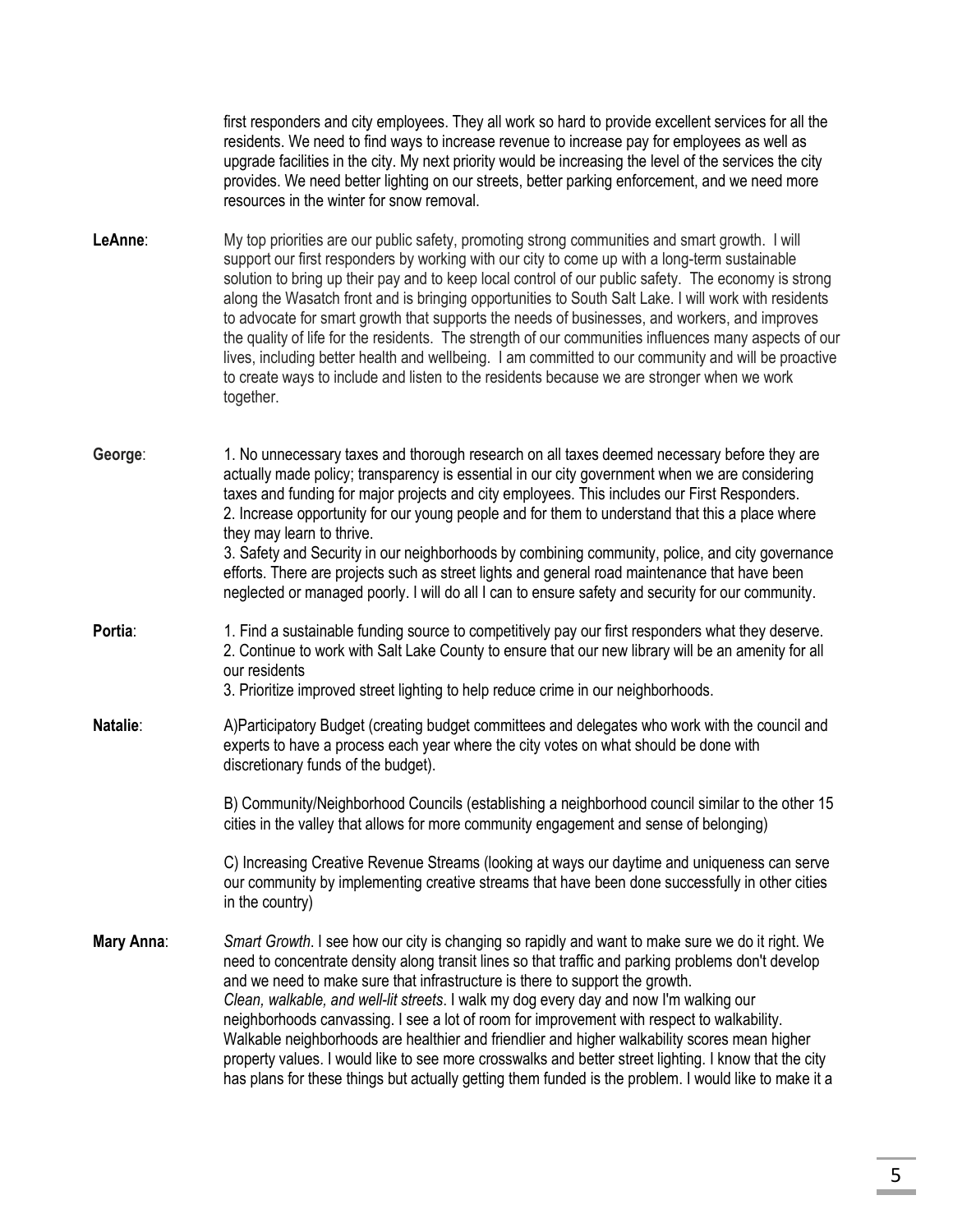budget priority. I am also trying to do my part to keep the streets clean by picking up litter everywhere I go as a candidate and as a dog-walker. *Public Safety*. I believe that we need to retain local police and fire departments that can be responsive to our specific needs. And we need to pay them competitively. We have to acknowledge that we are part of a larger regional economy and respond accordingly. **Clarissa:** 1.) Police and Fire. Ensuring that our men and women are compensated well, that it not only keeps them within our city. Even if this means increasing city taxes. It's a small amount, compared to how much they are willing to risk every day for our city. 2.) Infrastructure of the city. With SSL growing at a rapid rate and we need to ensure that our city is up to task of handling that growth. We can't expect problems to fix itself, we need to work together with city staff to understand where and what the greatest needs are of the city. 3.) Listening to the residents that have elected us. Work with them and seek ways that we can make our city a better place to live. Everyone has ideas of what can make our city better, and we need to begin by listening to the residents. And seek ways of how we can make them a reality.

# **Question #6 / Plans for ensuring a strong City Economic Development Department? Recent budget cuts have made it difficult to provide high quality service within the City's rapid growth.**

| Jared:   | I would invest more resources into both departments. We need to hire more employees to staff the<br>departments. The city should also put time and effort into continuing to grow the economic<br>community. Our chamber should be active in helping grow businesses within the city, helping with<br>promotions and marketing.                                                                                                                                                                                                                                                                                                                                                                                                                                                                                                                                         |
|----------|-------------------------------------------------------------------------------------------------------------------------------------------------------------------------------------------------------------------------------------------------------------------------------------------------------------------------------------------------------------------------------------------------------------------------------------------------------------------------------------------------------------------------------------------------------------------------------------------------------------------------------------------------------------------------------------------------------------------------------------------------------------------------------------------------------------------------------------------------------------------------|
| LeAnne:  | As a planning commissioner, I have seen the struggles the city is having because a lack of staff to<br>process all the growth that is happening in SSL. In order for the SSL to be effective, efficient, and<br>grow smartly, we need to have fully staffed and appropriately paid departments. Instead of making<br>budget cuts to already strained city departments, I would propose a long term solution of<br>sustainable income for our city. I understand it is not popular to raise taxes, however SSL has not<br>raised taxes since 2006. Raising public safety salaries is an issue across the Wasatch front and<br>most cities are proposing either a fee or a property tax increase that is dedicated to law<br>enforcement while keeping the needed staff in the Department of Community and Economic<br>Development as well as the other city departments. |
| George:  | Economic development may be bolstered by reducing or at least no increasing taxes on<br>businesses. I have never believed that you may tax a people into prosperity. A budget review may<br>be in order to see what funds, if any, can be spared to help increase the strength of our Community<br>and Economic Development. We do need to adjust for city growth. Keeping a finger on the pulse of<br>the city budget will be necessary to allocate funds reasonably and fairly across the board for all<br>departments.                                                                                                                                                                                                                                                                                                                                               |
| Portia:  | Our Community & Economic Development department must be properly funded. One big issue is<br>that many of our ordinances are outdated and make it difficult for staff to work efficiently. This<br>would be the first problem that I'd like to solve, and this means dedicating staff and financial<br>resources in the effort.                                                                                                                                                                                                                                                                                                                                                                                                                                                                                                                                         |
| Natalie: | Economic Development of SSL is critical to our perseverance and survival. I would like to see more<br>private-public partnerships to increase small businesses and entrepreneurship. With a large<br>population of low-income, people of color, there are ways we can make sure that the talent we                                                                                                                                                                                                                                                                                                                                                                                                                                                                                                                                                                      |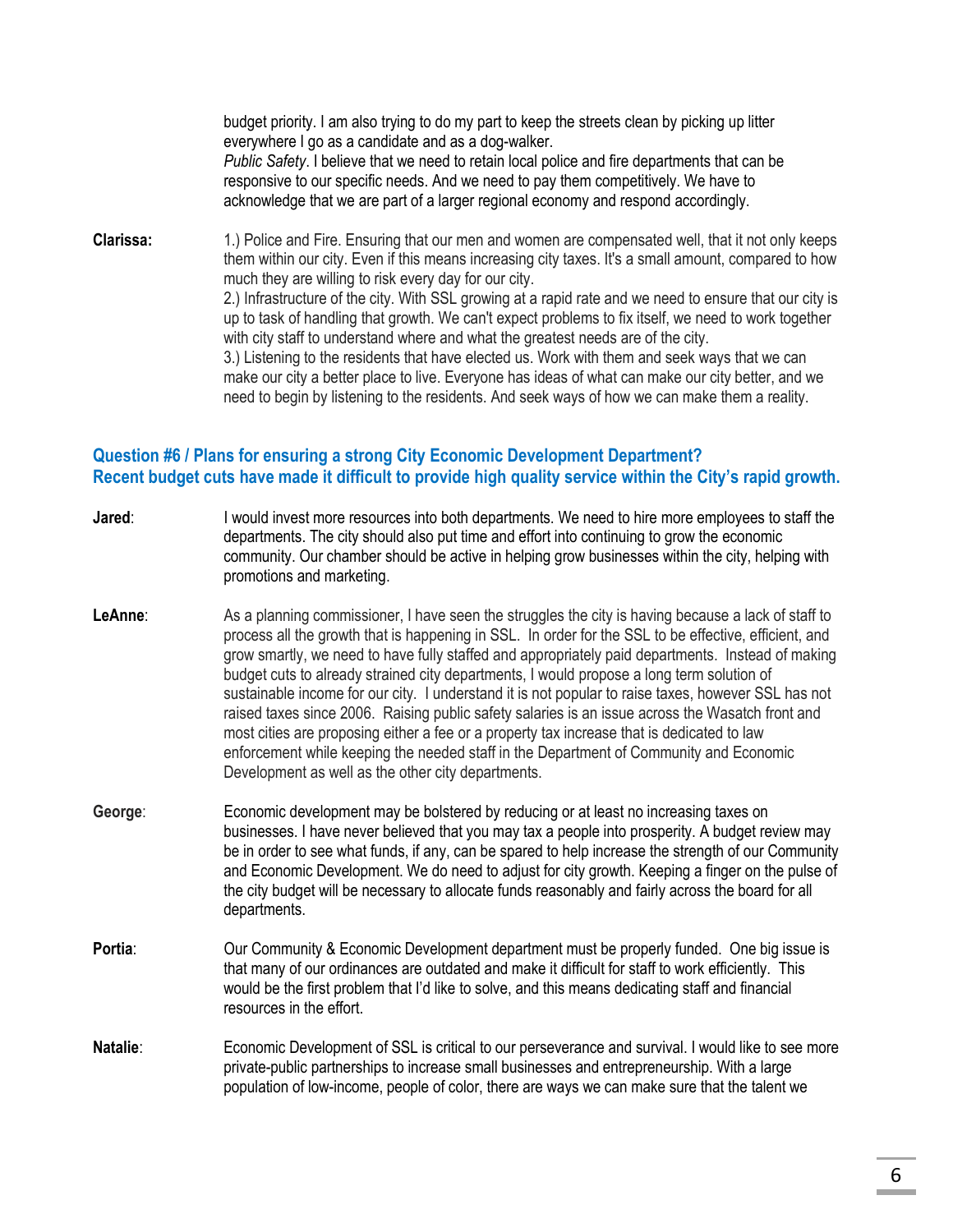have is being met with jobs opportunity, housing opportunity, and resources that allow for new businesses. **Mary Anna:** I feel strongly that the recent cuts are penny wise but pound foolish. Trimming the budgetary fat is one thing, but the draconian cuts throughout every department are quite another. We need to invest in our city, especially during this time of growth. And investments in Community and Economic Development come back to us in spades. **Clarissa:** Communication. Communication between city staff, elected officials and potential business developers/owners. Also listening to the ideas of our residents and based on those ideas, a city can make plans to determine the type of businesses that would boost the economy of South Salt Lake.

# **Question #7 – Plans for building a strong city & business partnership? At a minimum, this includes listening to and working with the businesses that provide a substantial portion of the City's revenue.**

| Jared:   | A strong relationship with businesses is crucial for a well-run city, we need business to be strong<br>and grow in the city. I view the relationships in the city as 3 groups, the residents, the business<br>community and the city government. We need each other and when we work together to make our<br>community a better place we all prosper. Strong businesses mean more revenue for the city, more<br>revenue means the city can provide better quality services at lower costs for residents. Lower costs<br>for residents and higher quality services make for a higher quality of life and makes living in the city<br>more enjoyable. Helping business thrive in the city is best for everyone.                                                                                                                                                                                                   |
|----------|-----------------------------------------------------------------------------------------------------------------------------------------------------------------------------------------------------------------------------------------------------------------------------------------------------------------------------------------------------------------------------------------------------------------------------------------------------------------------------------------------------------------------------------------------------------------------------------------------------------------------------------------------------------------------------------------------------------------------------------------------------------------------------------------------------------------------------------------------------------------------------------------------------------------|
| LeAnne:  | I believe this partnership is paramount to the success of smart growth as the city's economic<br>development generates 40% of SSL revenue each year. Strong collaborations between cities and<br>businesses result in ability to efficiently process and complete important projects and plan strategic<br>growth. No matter who you are, everyone wants to be heard. Listening to each other is the<br>foundation of any successful partnership. I am always learning and I will work hard to promote a<br>strong partnership with the city and businesses. I will continue to educate myself by listening to the<br>businesses in SSL, their ideas and concerns and work together on promoting smart growth. I have<br>been very excited about the new businesses coming to south salt lake that are attracting people<br>from surrounding cities, including the new restaurants, breweries, and music venue. |
| George:  | I certainly agree that a strong business and city partnership is needed to ensure that enough<br>business stay in South Salt Lake to keep us growing and prospering. I want the businesses and<br>citizens of South Salt Lake to have a voice and for the city government to be transparent in plans<br>for growth. The revenue of our businesses is essential and we need to listen to the business<br>leaders from small businesses to major corporations.                                                                                                                                                                                                                                                                                                                                                                                                                                                    |
| Portia:  | Our city is unique in the fact that we are primarily made up of businesses. Elected officials would<br>be foolish to ignore our business owners and the necessary revenue they provide. I have and will<br>continue to support our local businesses, including a strong partnership with our chamber.                                                                                                                                                                                                                                                                                                                                                                                                                                                                                                                                                                                                           |
| Natalie: | I think this is one of many keys to building our city, is with partnerships. I want to work to create<br>more partnerships including thinking of innovative and creative ways. This includes, using our                                                                                                                                                                                                                                                                                                                                                                                                                                                                                                                                                                                                                                                                                                         |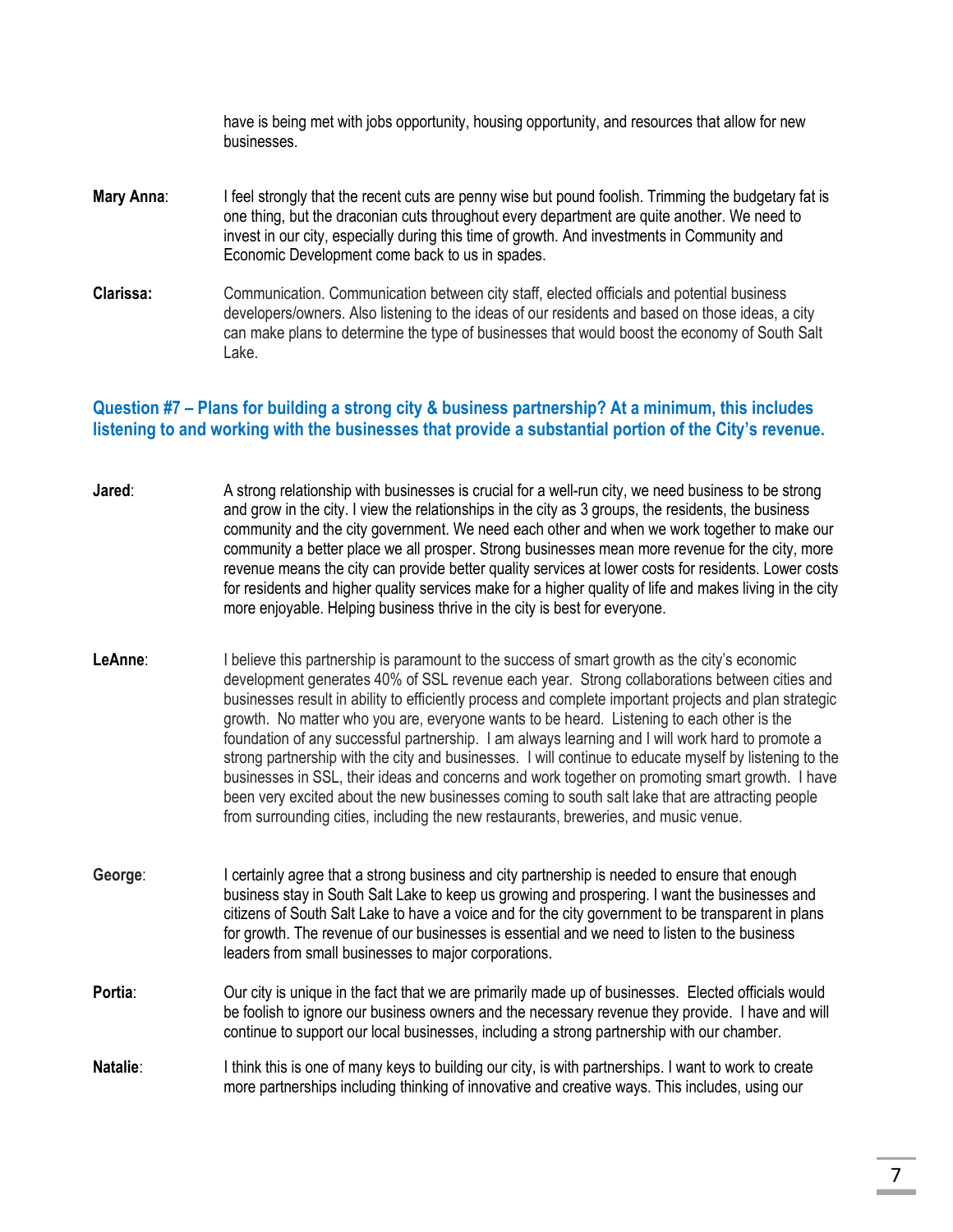current city population as a local asset that drives local purchasing and buying powers by increasing our anchoring institutions and I believe that partnerships is one vehicle for that goal.

- **Mary Anna**: South Salt Lake is supported in large part by our businesses. We need to support them and encourage an environment of communication. Locally owned, independent businesses are part of the fabric of the community and we need to welcome more of them and make our city an even better place to do business!
- **Clarissa:** In order for a business to be successful, it needs to backing of great people. But that all starts with careful planning and communication between business owner, they city and city officials. How can the city keep them successful in SSL, by providing some small business training or hosting an event where the city staff can provide insight into areas such as finance, publicity or even legal advice on how to get started. Business owners have to know that they are not in this alone.

# **Question #8 – Do you support the SSL City Police & Fire Departments? Do you have any plans to consider joining Unified Fire and/or Police? Why?**

- **Jared:** I support both the Police and Fire Departments of the city. They both do an incredible job keeping us safe and providing top quality service to the citizens of South Salt Lake. I know both the Police and Fire Chief a little bit, we have had a few conversations about the challenges with pay and keeping quality individuals. They both run very high quality departments and we as a community are lucky to have great leaders leading our first responders. I wouldn't support joining UPD or UFA, I think the control of the departments should remain with city leaders. I also think it's very important to have great working relationships with both agencies, they have resources we can't afford as a small city. I know some of the police officers from the many programs they offer to the community and schools. I know a few of the firefighters as well and have spoken to several about the challenges the city faces with pay and keeping quality people.
- LeAnne: I strongly support the SSL City Police and Fire Departments. In my current position with the State of Utah as well as previous employment I have made it a top priority to build strong relationships with our first responders at the local and state level, as they are the de-facto response to mental health crisis. If we better support our first responders, we better support our community. I provide oversight to the Crisis Intervention Team (CIT) program state contract. Part of the CIT program is providing law enforcement training on how to respond to mental health crisis, with the main focus on building strong community partnerships between police, mental health and advocacy. I am responsible for coordinating the annual Mental Health Crisis Response Summit of Utah that brings together first responders around the state including, police, fire, dispatch, EMS, mental health, ER staff, etc. Chief Jack Carruth has been a support, and briefly sat on the planning committee for this summit providing law enforcement representation. Currently we have representation from our SSL Fire Department on this planning committee. In these positions I have met regularly with our SSL Police and Fire departments. I support keeping local control of our public safety and I don't support contracting out to Unified.
- George: It goes without saying that supporting our local First Responders must be supported if we are to have proper first response in our city. I have worked with the police and fire in my career at the hospital and with that security patrol company I worked with earlier. I have volunteered with the SSL police department as a citizen to help out from time to time. I am scheduling, soon, a ride along opportunity with the SSL police to witness firsthand what is happening with our police and fire in the night when most people are asleep.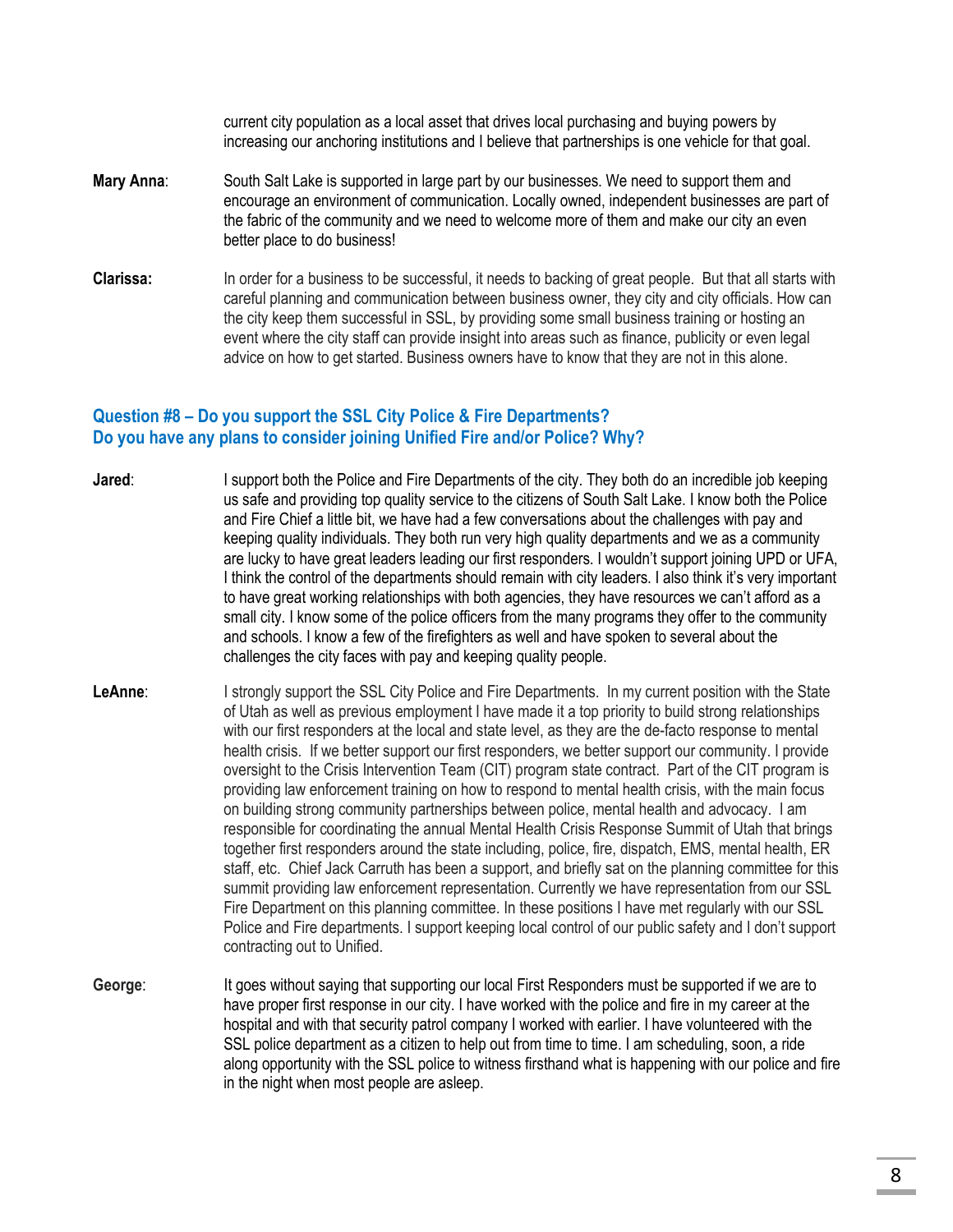- **Portia:** SSL Police and Fire have my unwavering support! I have endorsements from both the police and fire unions. My interest is strengthening and maintaining local control of both organizations. As well as making sure they are compensated fairly for the job they do for our city.
- **Natalie**: I am the daughter of a law enforcement agent, I have respect, honor, and support the work our SSL City Police and Fire do. That is why it is crucial we build an economy that supports these entities to the fullest and that is beneficial to our city. I have begun having conversations with our Police Chief and Fire and it is my goal to continue these conversations. These conversations look like understanding the true needs of each department and how we can build community trust and engagement. I do not have any plans of contracting our current services to Unified as I believe that we currently have the ability to sustain our services at their current model.
- **Mary Anna**: See my answer above for more about my support of the Police and Fire departments. I don't believe that joining Unified would benefit us. I don't think it would save us any money and the loss of local autonomy and control wouldn't be worth it even if it did. I have met with our police and fire chiefs and indicated my support.
- **Clarissa:** I am a huge supporter of our men and women who serve our public safety. In the years since I have lived in SSL, I have worked closely with several officers in making our community safer, by making our community apart of the neighborhood watch. I also have family members who serve as Police Officers on the Navajo Nation. I was also a volunteer firefighter for 2 years on the Navajo Nation. I don't believe that a move to Unified Police and Fire is ideal for South Salt Lake. South Salt Lake is a unique city, and so are the men and women who serve us. Many have built relationships with residents and business owners, that if that were to be taken away, those relationships get lost. It's because of those relationships, that we feel a sense of community with them. They aren't Police Officers or Firefighters, they become friends and often times, we feel them as family.

# **Question #9 / How will you work to develop a stronger partnership among all council members and the City's management team and departments?**

| Jared:  | Finding common ground is crucial to building strong relationships. We all want the best for the city<br>and the resident. Understanding each other and our concerns is important for open communication.<br>The current city management team has done a great job navigating the challenges the city faces in<br>our changing valley. I want to work together to help build a better South Salt Lake for all of us.                                                                                                                                                                                                     |
|---------|-------------------------------------------------------------------------------------------------------------------------------------------------------------------------------------------------------------------------------------------------------------------------------------------------------------------------------------------------------------------------------------------------------------------------------------------------------------------------------------------------------------------------------------------------------------------------------------------------------------------------|
| LeAnne: | I will work hard to develop positive working relationships with city council members and city staff by<br>having respect for our city's management team, listening and validating individual concerns, and<br>respecting differing opinions while working toward mutual agreements. I will work hard on knowing<br>that I always have something to learn, and will continue to educate myself on understanding the<br>councils, and the city, legal and financial responsibilities.                                                                                                                                     |
| George: | The council members need to feel less divided by holding more open and honest dialogue with all<br>departments they serve. The voters have a right, indeed, an obligation, to hold the city council<br>accountable for their actions in the name of the voter. The voters need to see and understand what<br>city management is doing and why they do it; as does the council. I would foster more transparency<br>and openness with the city management teams and demand that the Mayor's office explains what<br>is happening with tax dollars, how they are being spent and what the city's plans for major projects |